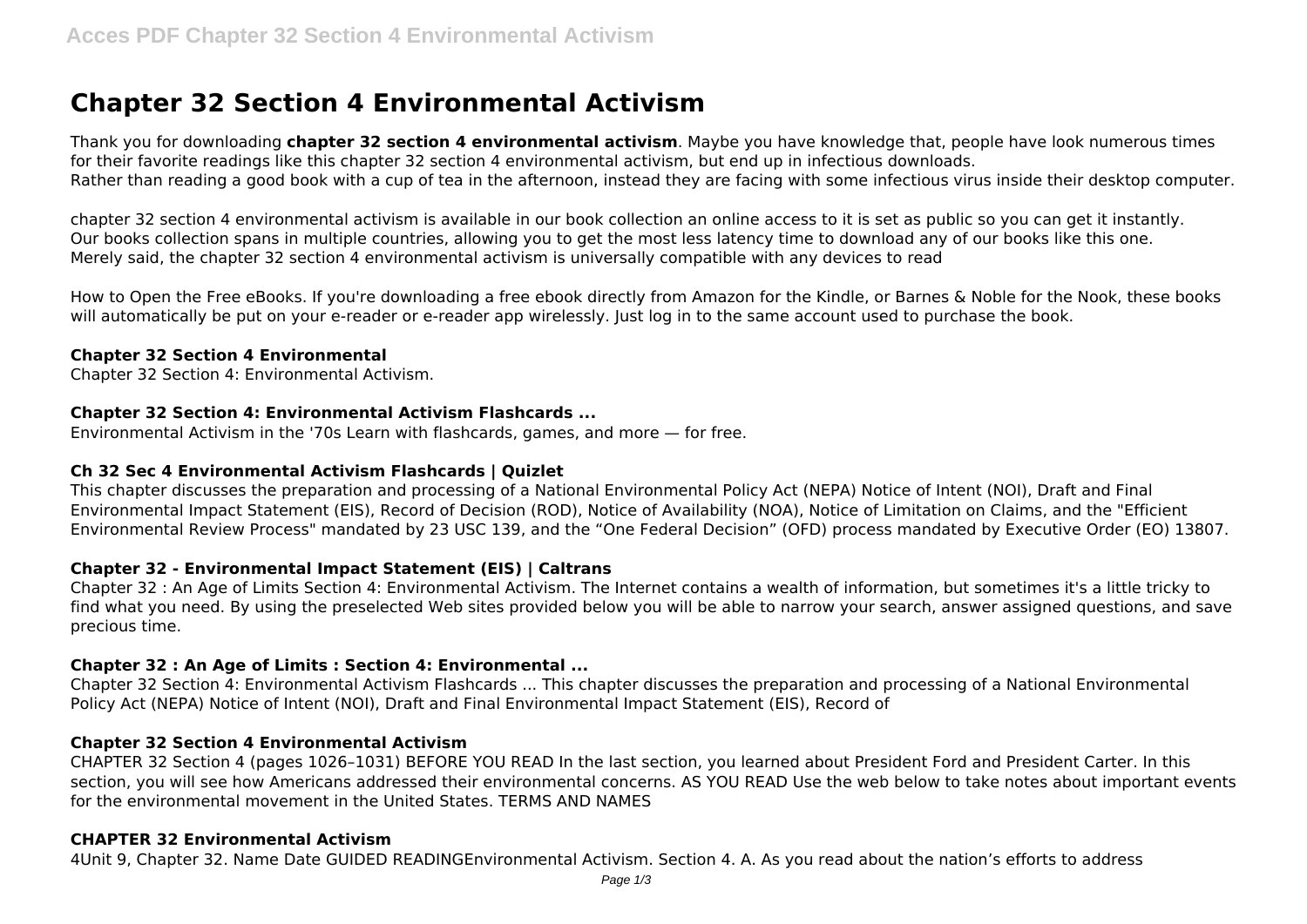environmental problems, take notes to describe how American attitudes were affected by each event or how the event affected the environment itself. B.

## **32 CHAPTER GUIDED READING Environmental Activism**

Section 4: Creditable service Section 4. (1) Qualifications for Credit for Service. — (a) Any member in service shall, subject to the provisions and limitations of sections one to twenty-eight inclusive, be credited with all service rendered by him as an employee in any governmental unit after becoming a member of the system pertaining thereto; provided, that in no event shall he be credited ...

## **General Law - Part I, Title IV, Chapter 32, Section 4**

Section 29 to 32 Repealed, 1945, 658, Sec. 1; Section 33 Repealed, 1936, 400, Sec. 4; Section 34 to 38A Repealed, 1945, 658, Sec. 1; Section 39 Association for providing pensions; Section 40 By-laws and statements; Section 41 Exemption from taxation; exception; Section 42 Pension fund for the retirement of teachers; Section 43 Retirement of ...

#### **Chapter 32**

Chapter & Section Description Comments Requested by: Section 2.4: Municipal Solid Waste Landfills: May 5, 2009: ... Chapter 4: Evaporation Loss Sources: Chapter 5: Petroleum Industry: Chapter 6: Organic Chemical Process Industry: ... (32 pp, 103 K, About PDF) Appendix B.1 ...

## **AP-42: Compilation of Air Emissions Factors | Air ...**

Chapter 32 . section 1. 1. Nonaggression pact - an agreement in which nations promised not to attack one another. blitzkrieg - "lightning war" a form of warfare in which surprise attacks with fast moving airplanes are followed by massive attack with infantry forces.

# **McDougal Littell World History Chapter 32 sec1-5**

MDT Environmental Manual Section 6(f) October 2010 32-1 Chapter 32 SECTION 6(f) 32.1 OVERVIEW The Land and Water Conservation Fund Act (16 USC 4601-4 et seq.) makes Federal funding available for acquisition and development of lands for public outdoor recreation uses.

# **Chapter 32 SECTION 6(F)**

Chapter 24 section 4 environmental activi... Article 24.4: Enforcement of Environmental Laws No Party shall fail to effectively enforce its environmental laws through a sustained or recurring course of action or inaction3 in a manner affecting trade or investment between Page 4/11.

# **Chapter 24 Section 4 Environmental Activism Guided Reading ...**

Environmental Activism In 1972, Lois Gibbs and her family moved to Niagara Falls, New York. Underneath this quiet town, however, was a disaster in the making. In the 1890s, the Love Canal had been built to provide hydroelectric power for the Niagara Falls area. Chemical companies were dumping hazardous waste

#### **Environmental Activism**

Section 232 Handbook, Section II, Production, Chapter 7 Page 5 3. Regulation 24 CFR 50.32 requires that a NEPA Environmental Assessment for a project with more than 200 dwelling units or 200 beds be sent for review and comment to the appropriate Field Environmental Officer. Projects such as Section

#### **Section II Production Chapter 7 Environmental Review**